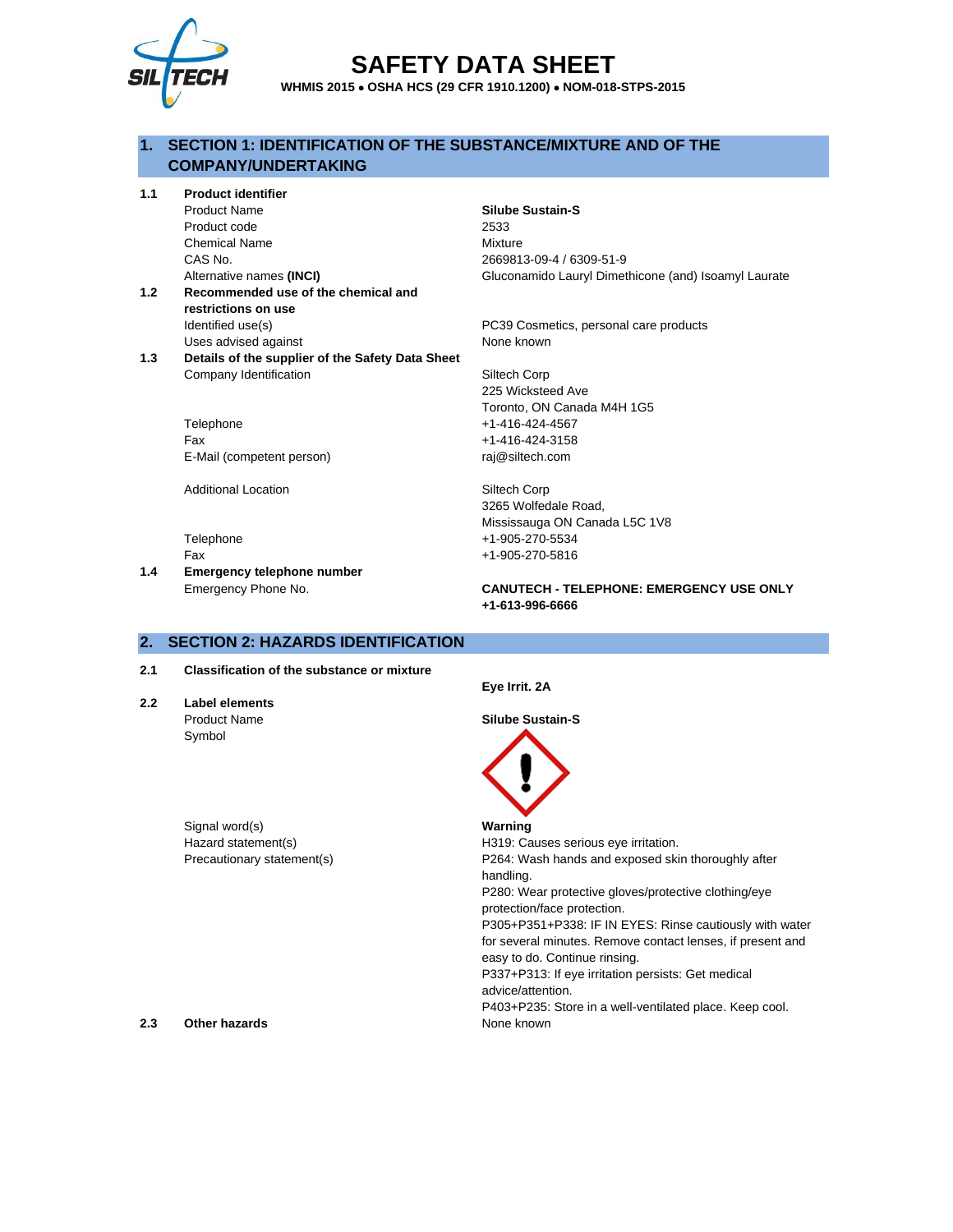Product: **Silube Sustain-S** SDS #: 2533

## **3. SECTION 3: COMPOSITION/INFORMATION ON INGREDIENTS**

| Hazardous ingredient(s)                                                            | Synonym(s)                           | %W/W      | CAS No.      | EC No.           | Hazard pictogram(s) and<br>Hazard statement(s)         |
|------------------------------------------------------------------------------------|--------------------------------------|-----------|--------------|------------------|--------------------------------------------------------|
| Siloxanes and Silicones.<br>di-Me, 3-(D-<br>gluconoylamino)propyl<br>Me, lauryl Me | Gluconamido<br>Lauryl<br>Dimethicone | $65 - 75$ | 2669813-09-4 | None<br>assigned | GHS07: H319                                            |
| Dodecanoic acid                                                                    | Lauric acid                          | 0.12      | 143-07-7     | 205-582-1        | GHS05: H318                                            |
| 3-methylbutan-1-ol                                                                 | 1-Butanol, 3-<br>methyl-             | < 0.05    | 123-51-3     | 204-633-5        | GHS02, GHS05, GHS07<br>H226, H315, H318,<br>H332, H335 |

## **4. SECTION 4: FIRST AID MEASURES**



| Remove persons affected by vapour to fresh air.                                                                                  |
|----------------------------------------------------------------------------------------------------------------------------------|
| Remove contaminated clothing immediately and wash affected<br>skin with soap and water.                                          |
| If substance has got into the eyes, immediately wash out with<br>plenty of water for several minutes. Remove any contact lenses. |
|                                                                                                                                  |

Ingestion Ingestion If swallowed, rinse mouth with water (only if the person is

**4.2 Most important symptoms and effects, both acute and delayed**

**4.3 Indication of any immediate medical attention and special treatment needed**

## **5. SECTION 5: FIRE-FIGHTING MEASURES**

| 5.1 | <b>Extinguishing Media</b>                               |                                                                                                             |
|-----|----------------------------------------------------------|-------------------------------------------------------------------------------------------------------------|
|     | Suitable Extinguishing Media                             | Extinguish preferably with dry chemical, sand, foam or<br>carbon dioxide.                                   |
|     | Unsuitable Extinguishing Media                           | Do not use water jet.                                                                                       |
| 5.2 | Special hazards arising from the substance or<br>mixture | Silicon Dioxide, carbon oxides, incompletely burned carbon<br>compounds, formaldehyde.                      |
| 5.3 | <b>Advice for fire-fighters</b>                          | A self contained breathing apparatus and suitable protective<br>clothing should be worn in fire conditions. |
|     |                                                          |                                                                                                             |

attention.

## **6. SECTION 6: ACCIDENTAL RELEASE MEASURES**

| 6.1 | emergency procedures                     | <b>Personal precautions, protective equipment and</b> Avoid contact with skin, eyes or clothing. Use personal<br>protective equipment as required. |
|-----|------------------------------------------|----------------------------------------------------------------------------------------------------------------------------------------------------|
| 6.2 | <b>Environmental precautions</b>         | Avoid release to the environment.                                                                                                                  |
| 6.3 | Methods and material for containment and | Caution - spillages may be slippery. Cover spills with inert                                                                                       |
|     | cleaning up                              | absorbent material. Transfer to a container for disposal.                                                                                          |
| 6.4 | Reference to other sections              | See Section: 7 & 8.                                                                                                                                |

### **7. SECTION 7: HANDLING AND STORAGE**

**7.1 Precautions for safe handling <b>Precautions for safe handling** Avoid contact with skin and eyes. Avoid ingestion. Use only with sufficient ventilation. Wash thoroughly after handling. General hygiene measures for the handling of

conscious). Do NOT induce vomiting. Obtain medical

If symptoms persist, obtain medical attention.

Repeated and/or prolonged skin contact may cause irritation.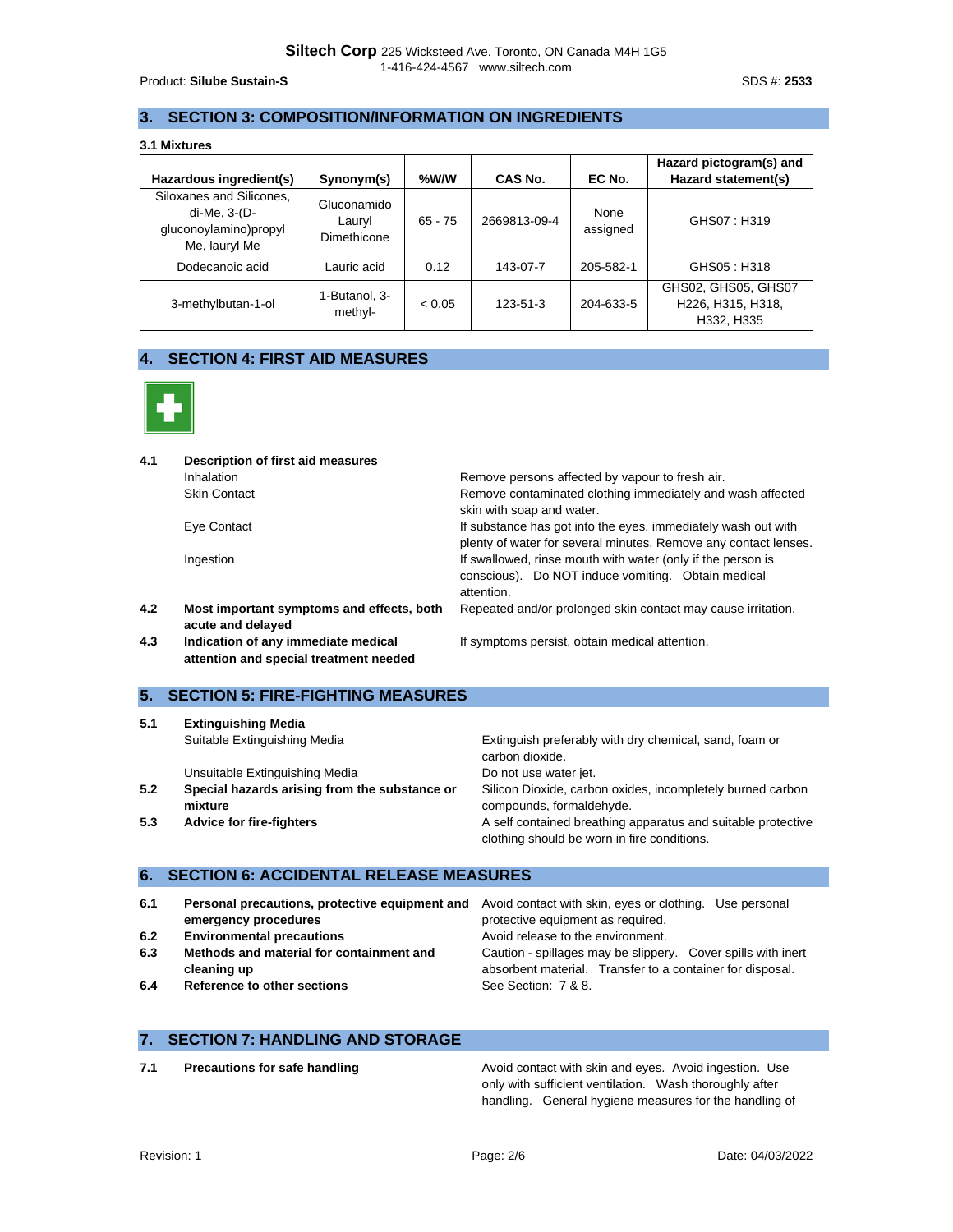**Siltech Corp** 225 Wicksteed Ave. Toronto, ON Canada M4H 1G5 1-416-424-4567 www.siltech.com

Product: **Silube Sustain-S** Subsets of the Sustain Security of the Sustainable of the Sustainable of the SDS #: 2533

**7.2 Conditions for safe storage, including any incompatibilities** Storage Temperature Storage temperature (°C): 10 – 40°C Storage Life Stable under normal conditions. Incompatible materials Oxidizing agents **7.3 Specific end use(s) Industrial use** 

chemicals are applicable. Store in a tightly closed container. Keep at temperature not exceeding (°C): 40.

**STEL** 

## **8. SECTION 8: EXPOSURE CONTROLS/PERSONAL PROTECTION**

- **8.1 Control parameters**
- **8.1.1 Occupational Exposure Limits**

|                                                                                                                               | <b>SUBSTANCE</b>                         | CAS No. | LTEL (8 hr TWA<br>ppm) | LTEL (8 hr TWA<br>mg/m <sup>3</sup>                                   | <b>STEL</b><br>(ppm) | <b>STEL</b><br>(mg/m <sup>3</sup> ) | <b>Note</b> |  |
|-------------------------------------------------------------------------------------------------------------------------------|------------------------------------------|---------|------------------------|-----------------------------------------------------------------------|----------------------|-------------------------------------|-------------|--|
|                                                                                                                               | None assigned                            |         |                        |                                                                       |                      |                                     |             |  |
| 8.1.2                                                                                                                         | <b>Biological limit value</b>            |         |                        | Not established                                                       |                      |                                     |             |  |
| 8.1.3                                                                                                                         | <b>PNECs and DNELs</b>                   |         |                        | Not established                                                       |                      |                                     |             |  |
| 8.2<br><b>Exposure controls</b><br>8.2.1<br>Appropriate engineering controls<br><b>Personal protection equipment</b><br>8.2.2 |                                          |         |                        | Provide adequate ventilation.                                         |                      |                                     |             |  |
|                                                                                                                               | Eye/face protection                      |         |                        | Wear protective eyewear (goggles, face shield, or safety<br>glasses). |                      |                                     |             |  |
|                                                                                                                               | Skin protection (Hand protection/ Other) |         |                        | Wear suitable gloves if prolonged skin contact is likely.             |                      |                                     |             |  |
|                                                                                                                               | Respiratory protection                   |         |                        | In case of inadequate ventilation wear respiratory protection.        |                      |                                     |             |  |
|                                                                                                                               | Thermal hazards                          |         |                        | None.                                                                 |                      |                                     |             |  |
| 8.2.3                                                                                                                         | <b>Environmental Exposure Controls</b>   |         |                        | Avoid release to the environment.                                     |                      |                                     |             |  |

## **9. SECTION 9: PHYSICAL AND CHEMICAL PROPERTIES**

- **9.1 Information on basic physical and chemical** 
	- **properties** Appearance Liquid. (Orange) Odour Characteristic odour. Odour Threshold Not available. pH Not available. Melting Point/Freezing Point Not available. Initial boiling point and boiling range Not available. Flash point (PMCC)  $> 100^{\circ}$ C Evaporation rate Not available. Flammability (solid, gas) Not applicable. Upper/lower flammability or explosive limits Not available. Vapour pressure Not available. Vapour density and the set of the Not available. Relative density / Specific Gravity (25°C) Not available. Solubility(ies) Solubility(ies) and the soluble in water. Partition coefficient: n-octanol/water Not available. Auto-ignition temperature Not available.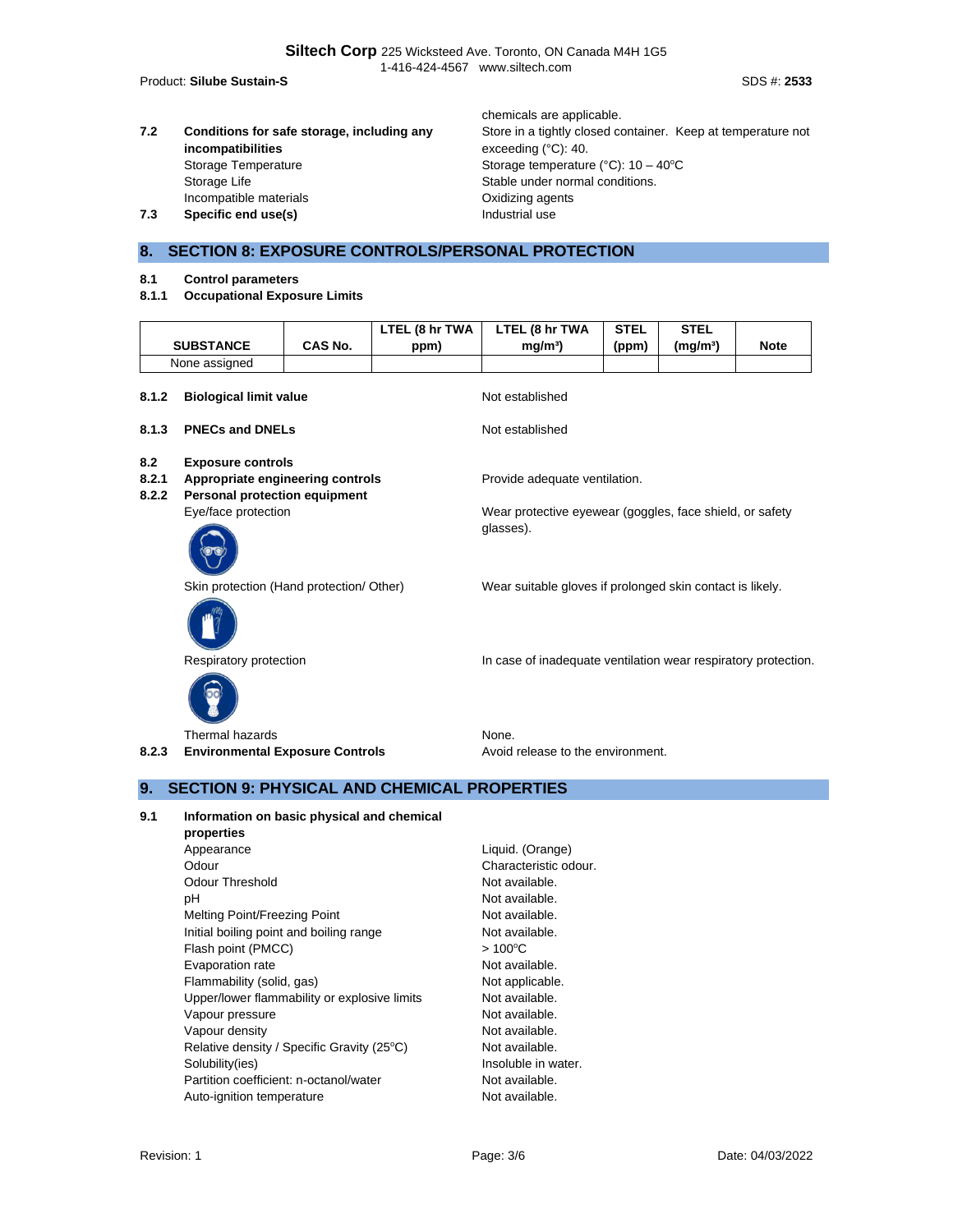#### Product: **Silube Sustain-S** Subsets of the Sustain Security of the Sustainable of the Sustainable of the SDS #: 2533

Decomposition Temperature Not available.  $Viscosity (25°C)$  5,000 – 10,000 cps Explosive properties **Not applicable**. Oxidising properties Not applicable.

## **10. SECTION 10: STABILITY AND REACTIVITY**

- 
- 
- **10.3** Possibility of hazardous reactions Will not occur.
- 
- **10.5 Incompatible materials 10.5 Incompatible materials Oxidizing agents.**
- **10.6 Hazardous Decomposition Product(s)** Silicon Dioxide, carbon oxides, incompletely burned carbon

**10.1 Reactivity 10.1 Reactivity Reactivity Reactivity Stable under normal conditions. 10.2 Chemical stability 10.2 Chemical stability Stable under normal conditions. 10.4 Conditions to avoid Example 20.40 Keep at temperature not exceeding (°C):40.** 

- **11. SECTION 11: TOXICOLOGICAL INFORMATION**
- **11.1 Information on toxicological effects Acute toxicity** Ingestion **Not available** Inhalation Not available Skin Contact **Repeated exposure may cause skin dryness or cracking.** Repeated exposure may cause skin dryness or cracking. Eye Contact **May cause eye irritation. Effects and Symptoms skin corrosion/irritation** May cause irritation **Serious eye damage/irritation** May cause irritation to eyes, skin and air passages. **Respiratory or skin sensitization** Not classified Germ cell mutagenicity **CERT CONTENTS** Not classified **Carcinogenicity Carcinogenicity Not classified Reproductive toxicity Not classified STOT - single exposure** Not classified **STOT - repeated exposure** Not classified
- **12. SECTION 12: ECOLOGICAL INFORMATION**

| 12.1 | <b>Toxicity</b>                           | Not available. |
|------|-------------------------------------------|----------------|
| 12.2 | Persistence and degradability             | Not available. |
| 12.3 | <b>Bioaccumulative potential</b>          | Not available. |
| 12.4 | Mobility in soil                          | Not available. |
| 12.5 | <b>Results of PBT and VPVB assessment</b> | Not available. |
| 12.6 | Other adverse effects                     | None known     |

**Aspiration hazard Not classified Not classified Delayed and chronic effects** Not available **Calculated acute toxicity estimate (ATE)** Not available

## **13. SECTION 13: DISPOSAL CONSIDERATIONS**

| 13.1 | Waste treatment methods |
|------|-------------------------|
|      |                         |

Do not empty into drains; dispose of this material and its container in a safe way. **13.2 Additional Information Dispose of contents in accordance with local, state or** national legislation.

## **14. SECTION 14: TRANSPORT INFORMATION**

| 14.1 | <b>DOT / TDG /</b> Road/Rail (ADR/RID) | Not classified as hazardous for road transport.   |
|------|----------------------------------------|---------------------------------------------------|
|      |                                        | Not classified as hazardous for rail transport.   |
| 14.2 | Air (ICAO/IATA)                        | Not classified as hazardous for air transport.    |
| 14.3 | Sea (IMDG)                             | Not classified as hazardous for marine transport. |

compounds, formaldehyde.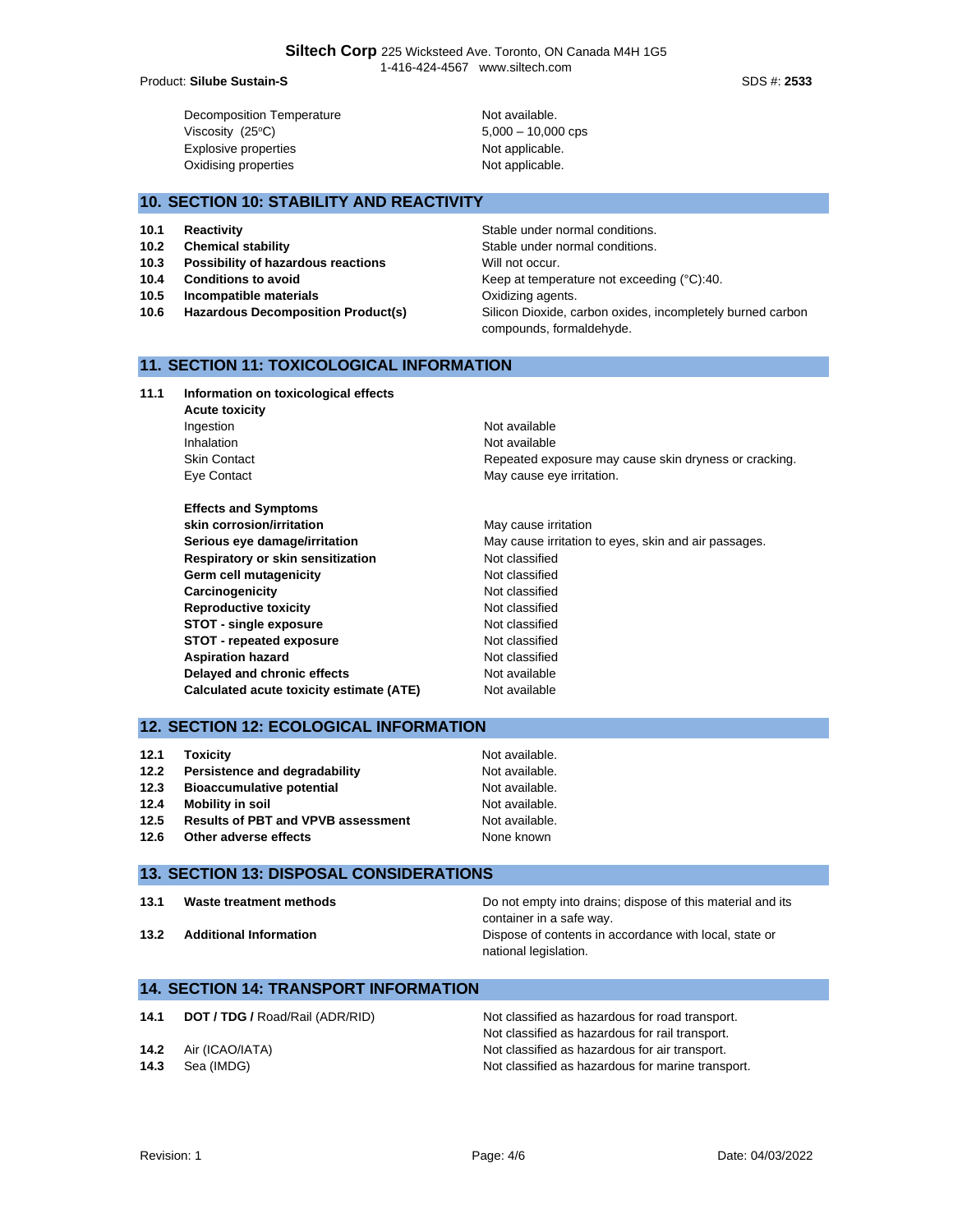### **15. SECTION 15: REGULATORY INFORMATION**

#### **15.1 EU regulations**

REACH Registration No. Noinformation available

Candidate List of Substances of Very High Concern for Authorisation

Octamethylcyclotetrasiloxane (CAS# 556-67-2) < 0.1% Decamethylcyclopentasiloxane (CAS# 541-02-6) < 0.1% Dodecamethylcyclohexasiloxane (CAS# 540-97-6) < 0.1%

#### **15.2 International Inventories**

|                                |        | <b>Not</b> | <b>Polymer</b> |       |
|--------------------------------|--------|------------|----------------|-------|
| Country                        | Listed | listed     | exempt         | Other |
| United States (TSCA)           |        | X          |                |       |
| Canada (DSL/NDSL)              |        | X          |                |       |
| European Union (EINECS/ELINCS) | ✓      |            | ✓              |       |
| Australia (AICS)               |        | X          |                |       |
| China (IECSC)                  |        | X          |                |       |
| Japan (ENCS)                   |        | X          |                |       |
| South Korea (KECI)             |        | X          |                |       |
| Taiwan (TCSI)                  |        | X          |                |       |
| New Zealand (NZIoC)            |        | X          |                |       |
| Philippines (PICCS)            |        | X          |                |       |
|                                |        |            |                |       |

**15.3 National regulations**

**HMIS (Hazardous Material Information System) NFPA Rating** 

#### **15.4 US State Regulations**

- **15.4.1** SUBSTANCES KNOWN TO THE STATE OF CALIFORNIA TO CAUSE BIRTH DEFECTS OR OTHER REPRODUCTIVE HARM
- **15.4.2** SUBSTANCES KNOWN TO THE STATE OF CALIFORNIA TO CAUSE CANCER
- 

United States (TSCA) TSCA Inventory Status : All chemicals in this product comply with TSCA rules and regulations including TSCA Section 5 (Inventory Rules). **Personal care exempt**<br> $H = 1 / F = 1 / R = 0$ 

$$
H = 1/F = 1/R = 0
$$

None known.

None known.

**15.4.3** State Right to Know Lists **CHO** Cotamethylcyclotetrasiloxane (CAS# 556-67-2) < 0.1%

#### **16. SECTION 16: OTHER INFORMATION**

## Revision: **March 04, 2022**

#### **LEGEND**

- LTEL Long Term Exposure Limit
- STEL Short Term Exposure Limit
- STOT Specific Target Organ Toxicity
- DNEL Derived No Effect Level
- PNEC Predicted No Effect Concentration
- PBT Persistent, Bioaccumulative and Toxic
- vPvB very Persistent and very Bioaccumulative

#### **Hazard statement(s) and Precautionary statement(s)**

H319: Causes serious eye irritation.

P264: Wash hands and exposed skin thoroughly after handling.

P280: Wear protective gloves/protective clothing/eye protection/face protection.